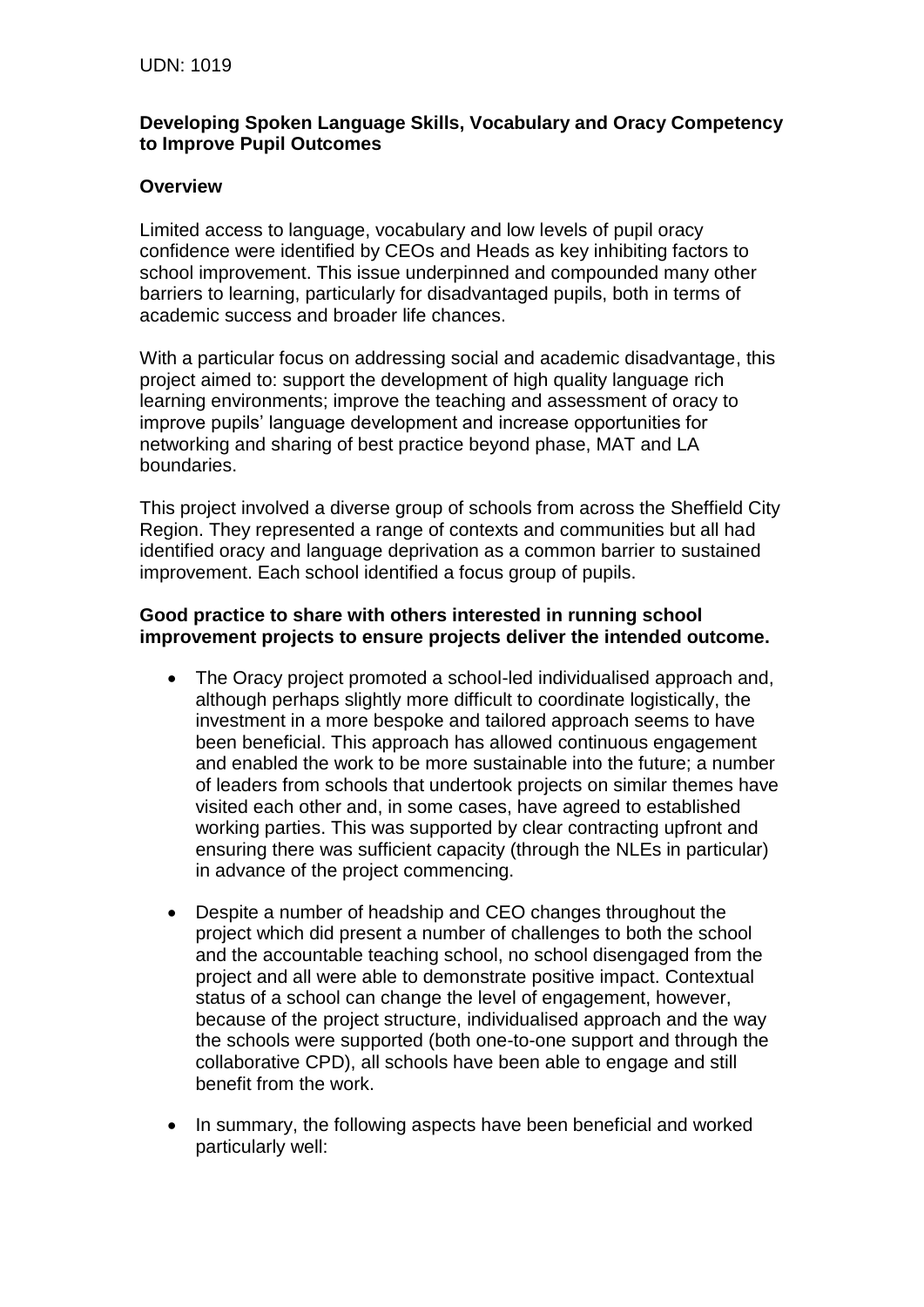- o high level of ongoing high quality CPD
- o networks to promote collaboration across the project (and support sustainability beyond the project)
- o regular NLE visits and a regular audit review process

#### **What the project may do differently in the future.**

- Despite the contracting upfront and the involvement of the CEOs, it has sometimes proved difficult to get information back from the schools, particularly in some of the more vulnerable ones and those experiencing a high level of staff turnover, therefore, different systems and processes would be considered that would allow this to be done more effectively.
- Where external partners to support the project were used, it has worked overwhelmingly well which, in part, is due to their professionalism and high quality service but is also testament to the contracting and brokerage prior to the work commencing. However, there is a risk associated with using different providers and it has required a significant investment from the central team to ensure this is well coordinated.
- Funding was one area that we had anticipated some difficulties throughout the lifespan of the project, however, the approach of 'payment on engagement' (rather than upfront) seems to have worked well and ensured good value for money.

### **Sustainability measures taken by the project to ensure improvements are sustained beyond the funding period.**

- Teachers attended a research day at Sheffield Hallam University for writing development activities. The teachers were actively engaged in the discussion of research outputs presented during the seminar and contributed perspectives from their own classroom experiences of learner participation. The teacher research projects have had a positive impact on teachers' sense of esteem and understanding of pedagogy; disseminating this aspect of the project to a wider audience is important.
- Some of the teachers involved in the SSIF work have accepted the offer to participate in the dissemination of research from this project to a wider audience at the UKLA International Conference 2019, comprising international scholars and teachers in the field of literacy.
- One of the schools involved in the project was designated as an English Hub and an accredited provider of letters and sounds during